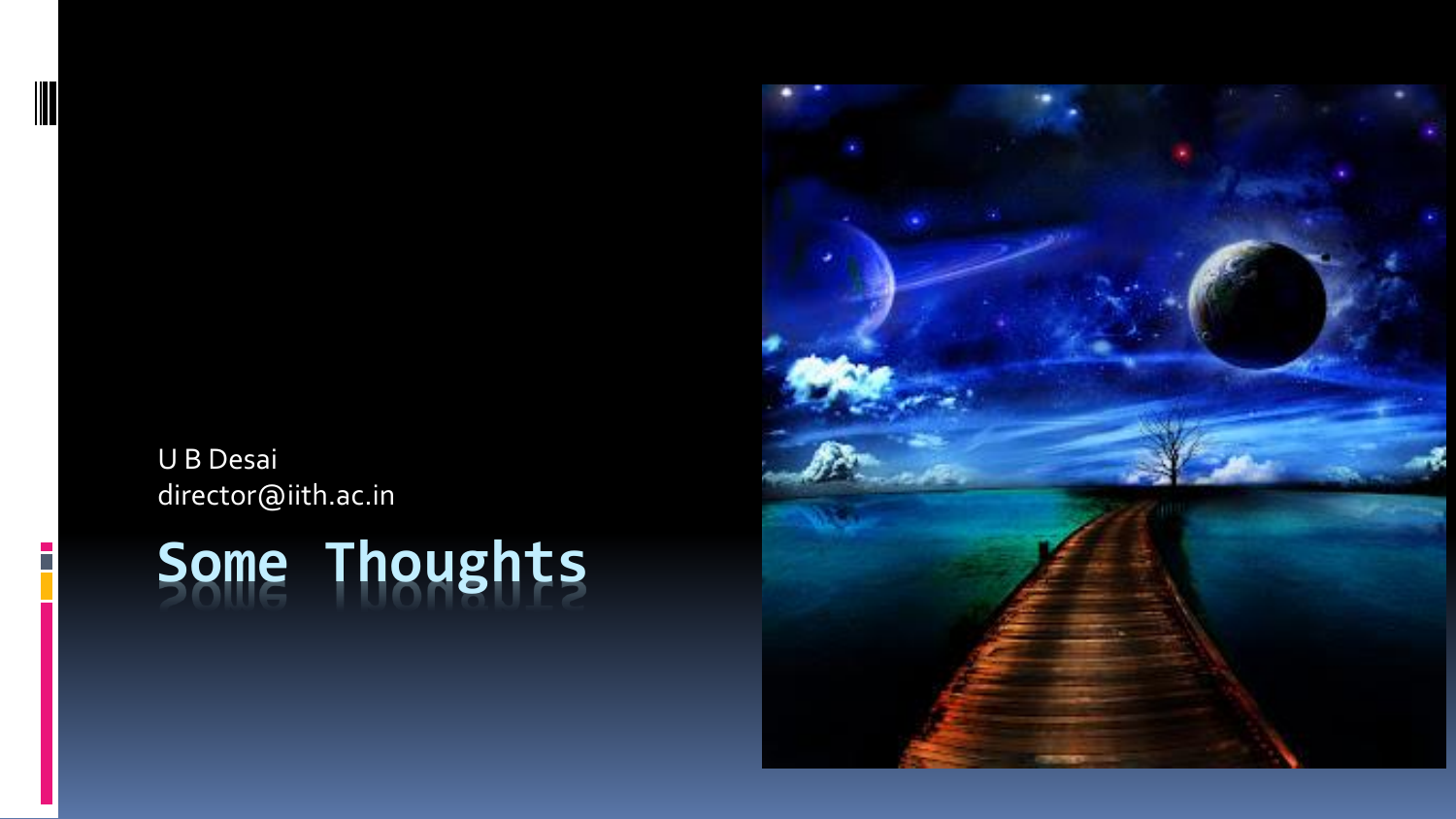### Some thoughts …

- Many thanks for taking time from your busy schedule for this workshop
- We do realize that it is a very heterogeneous group discussing design
	- Heterogeneity of thought a must for coming up with an innovative design pedagogy
	- Important to learn from diverse perspectives
	- Design tackles wicked problems– perhaps design pedagogy will have to accept *wicked pedagogy*

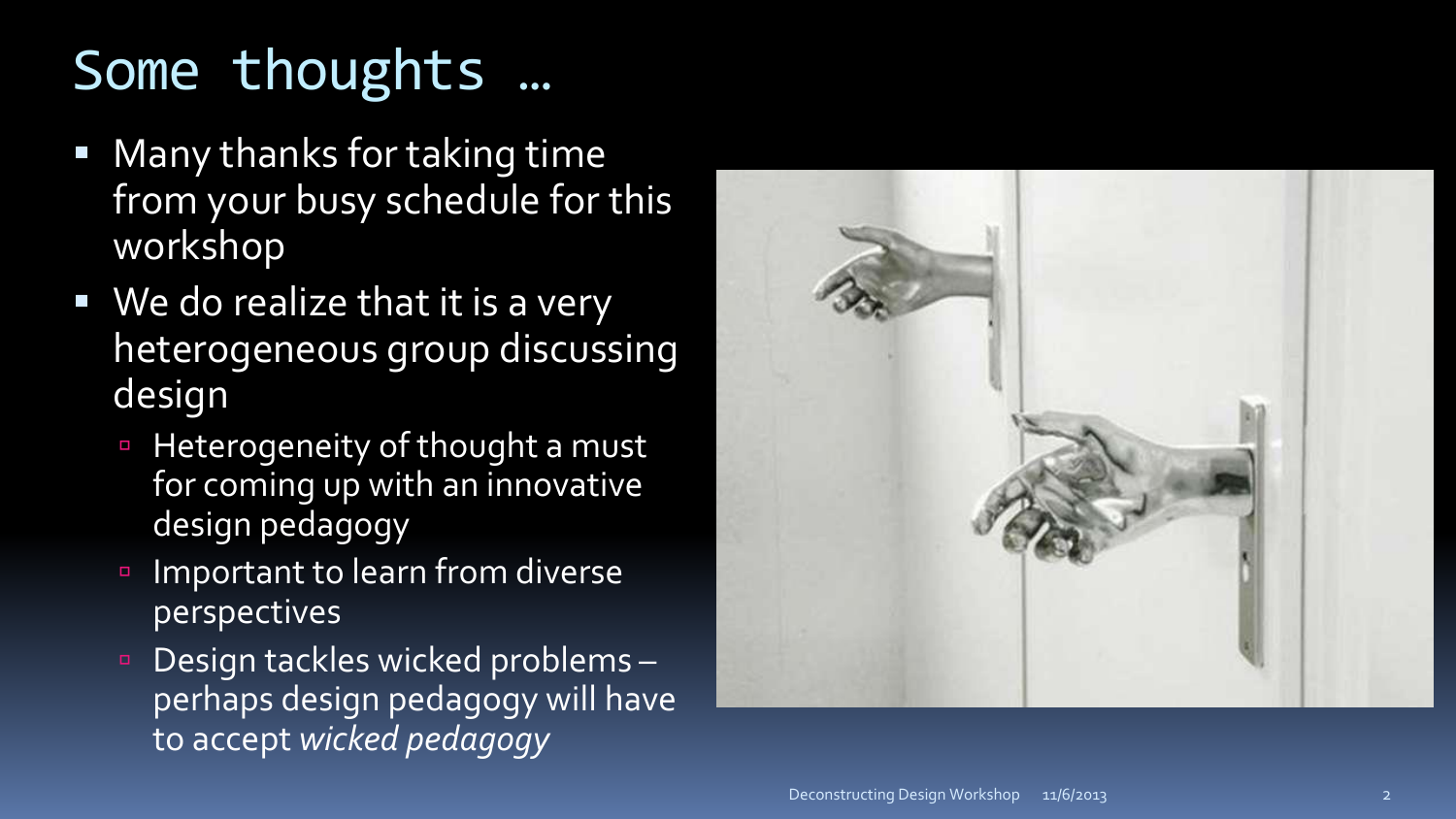### Some Motivation …

- **Design Manifesto**
- Exposure to *creative design* thinking in an engineering curriculum
- **How can one bring Design** as part of the cognitive thinking process among technologists and scientist
- **Starting Design Schools /** Departments at IITs and other engineering institution

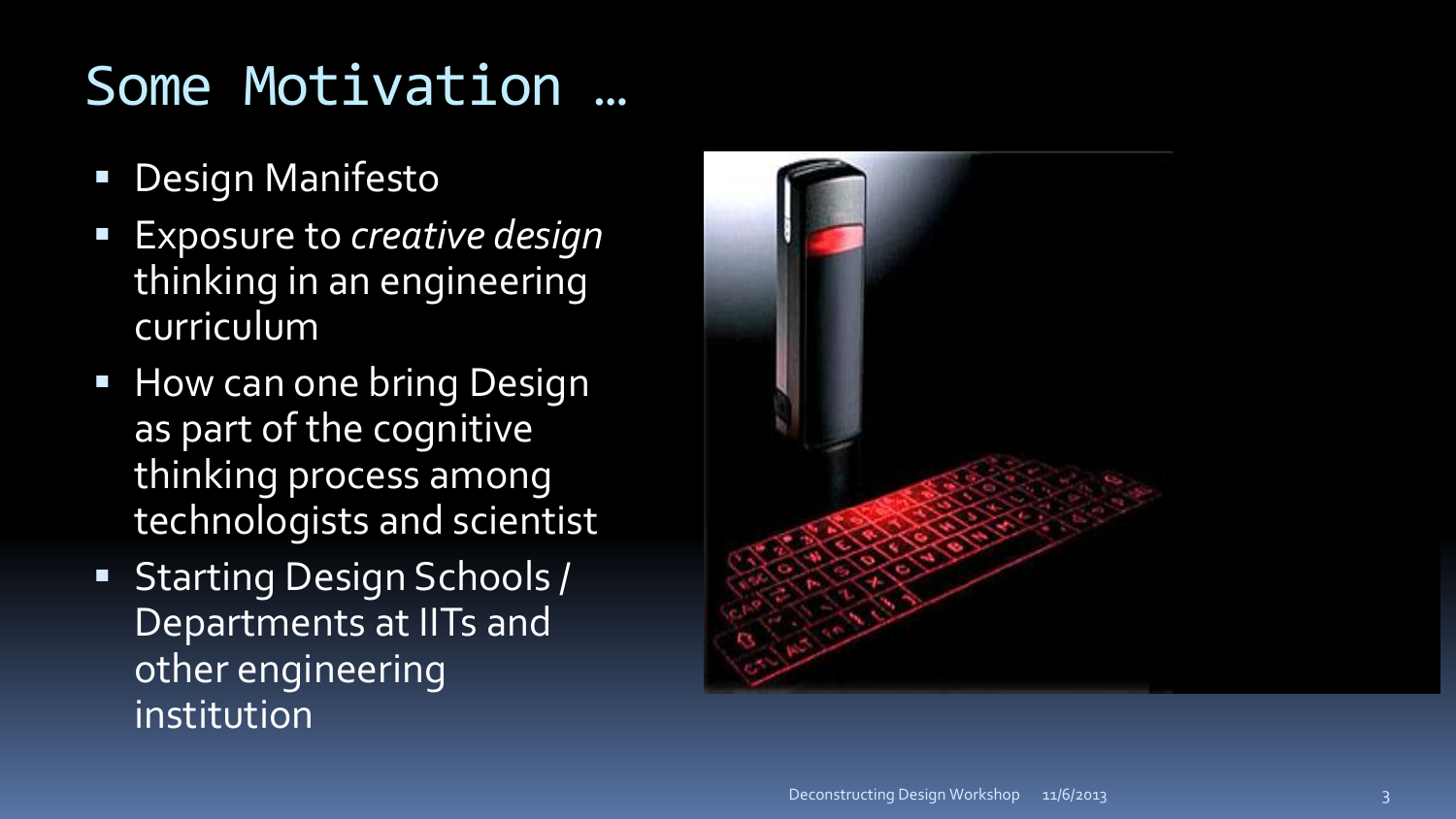

- All engineering has strong design component and therefore we are going easy on this –
- **Focus on creative aspects of design** hope the engineers will not be offended
- On a lighter vein, 8 mins should be okay since design, perhaps most exemplifies the Indian proverb – *insan ko ishara kaffi*
- My apology for not being able to accommodate all the request for presentations
- The open discussion session should give an opportunity to present your views and perspectives